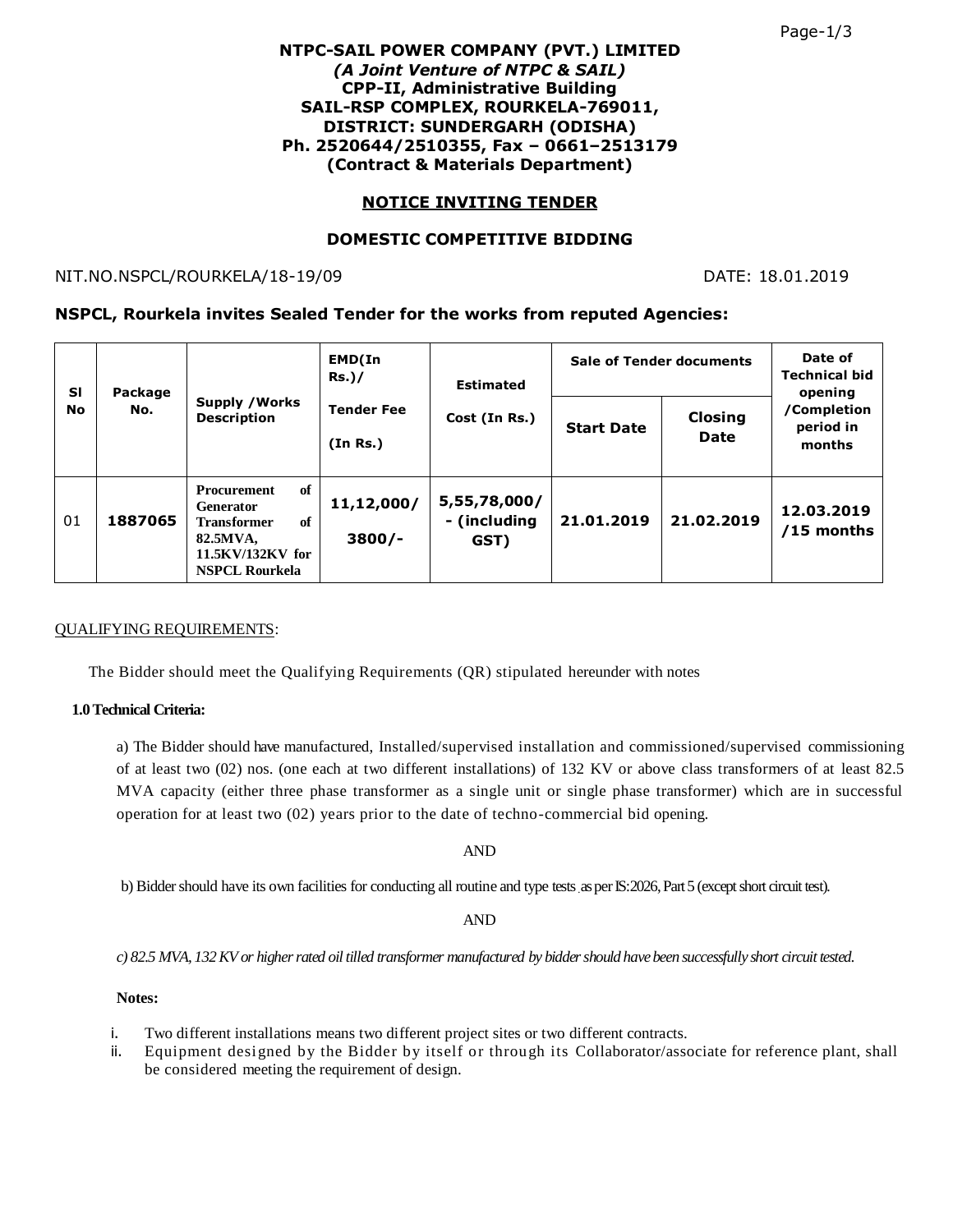#### **2.0 Financial Criterion for Bidder**

The average annual turnover of the bidder, in the preceding three (3) financial years as on the date of Techno Commercial bid opening, shah not be less than 444.62 Lacs.

In case where audited results for the last financial year as on the date of Techno commercial bid opening are not available, the financial results certified by a practicing Chartered Accountant shall be considered acceptable. In case, Bidder is not able to submit the Certificate from a practicing Chartered Accountant certifying its financial parameters, the audited results of three consecutive financial years preceding the last financial year shall be considered for evaluating the financial parameters. Further, a certificate would be required from the CEO/CFO as per the format enclosed in the bidding documents stating that the Financial result of the company are under audit as on the date of Techno-commercial bid opening and the certificate from the practicing Chartered Accountant certifying the financial parameters is not available.

#### **3.0 Techno Commercial Criterion for Bidder**

- 3.1 The bidder should have successfully executed any one of the following similar works during last 07 years as on the date of techno-commercial bid opening date having minimum PO values as indicated below:-
	- (a) Single Order Value of Rs 444.60 Lacs OR
	- (b) Two Orders of Value Rs 277.90 Lacs each.

OR

(c) Three Orders of Value Rs222.30 Lacs each.

Notes:

i) The word Executed means that the Bidder should have achieved the progress specified in the QR Para 3.1 even if total Contract/ Work Order value is not completed/closed. The same shall be supported by documentary evidence issued by the Owner/ Employer such as Completion Certificate/ Joint Protocol/ Running bills/ Final bills etc.

ii) Other income shall not be considered for arriving at annual turnover.

iii) For Annual Turnover and Clause 3.1 is indicated in Foreign Currency the Exchange rate as on se ven (7) days prior to the date of Techno Commercial bid opening shall be used.

iv) In case of JV of two or more individuals/firms/companies, all the partners of joint venture Consortiums shall be collectively required to meet the turnover criteria.

v) In case of JV of two or more individuals/ firms/ companies, executed work order value of individual/ firm/company will be considered for QR purpose.

vi) Necessary documentary evidence in support of the above criteria of QR to be furnished by the bidder.

#### **General Notes:**

,,,1,,,,-• ^ ,,

- 1. Tender documents can be obtained from the office of AGM(C&M), NSPCL, Rourkela on any working day from the tender sale start date as indicated in NIT. Tender documents will be sold up to 17.00 hours of last date of sale. Request for tender documents must accompany the cost of tender documents (Non-refundable) in the form of DD/ Bankers cheque in favour of NTPC-SAIL Power Company Ltd, Rourkela encashable at State Bank of India, Rourkela.
- 2. The bids shall be received up to 3.30 PM on due date of bid opening in the office of AGM(C&M) NSPCL, Rourkela and shall be opened at 3.45 PM on the same date in the presence of those bidders who wish to be present. If the date of opening happens to be a closed holiday, bids shall be received up to 3.30 PM and opened on the next working day.
- 3. Request for tender documents received after the last date of sale of tender documents, due to delay on account of postal/courier service or without requisite amount of tender documents shall not be entertained.
- 4. Detailed specifications of job including scope of work/ supply and all terms and conditions of NIT shall be given in the tender documents.
- 5. Notwithstanding anything stated above, NSPCL reserves the right to assess bidder's capability and capacity to perform the contract, should the circumstances warrant such assessment in the overall interest of NSPCL and decision of NSPCL in this regard shall be final.